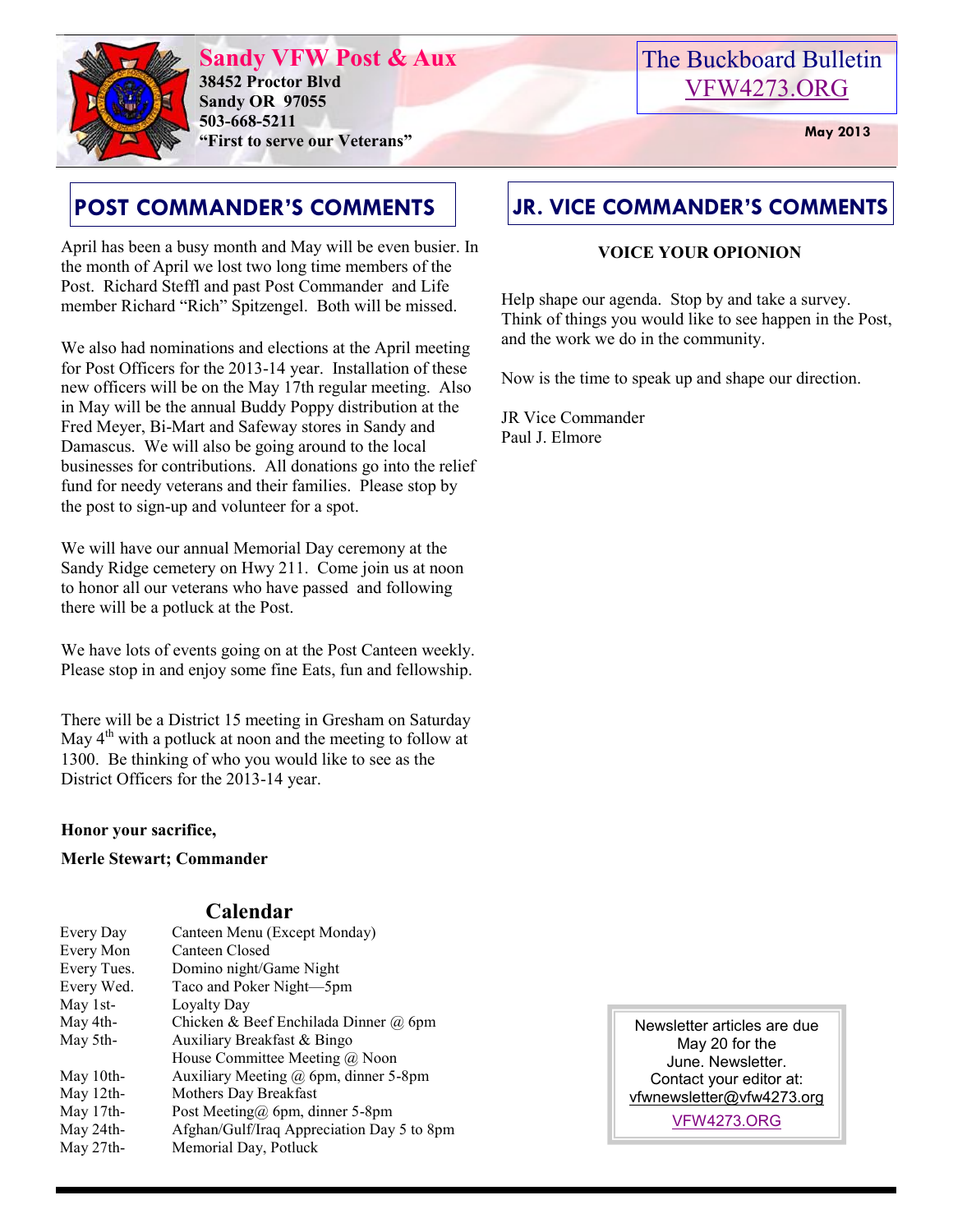## **Ladies Auxiliary President's Message**

#### **AUXILIARY PRESIDENT'S MESSAGE**

I want to thank everyone for another great year. Our Auxiliary accomplished a great many things that all of you can be very proud of. I have listed a brief summary of these achievements below.

- AMERICANISM We spent \$230, worked 159 hours and traveled 1,191 miles promoting Americanism in our community.
- LEGISLATIVE One of our members traveled 6,000 miles to meet personally with representatives in Washington DC to discuss VFW Piorities.
- YOUTH This Auxiliary spent \$300 and worked for 20 hours in support of the youth in our community
- **AID TO OTHER ORGANIZATIONS** Members of our Auxiliary worked for 149 hours and traveled 1,668 miles aiding other organizations in the area.
- **SCHOLARSHIPS** We have donated \$1,020 towards scholarship programs for our youth.
- **CANCER AID AND RESEARCH** Under the leadership of our CA&R Chairman, Voriece Blair, we were able to reach the Platinum level by donating \$2,207.
- **VETERANS AND FAMILY SUPPORT** The ladies of this Auxiliary have spent \$4,056, worked 595 hours and traveled 3,057 miles in support of our veterans and their families. We also donated a record 500 soup labels to the National Home for Children.
- **HOSPITAL** Our Auxiliary is known for its outstanding support of our Veteran's Hospitals and Homes. Once again you have come through like real champions. We have donated \$63,806 worth of cookies, quilts, money and other comfort items to the hospitals. We spent 3,095 hours and traveled 10,774 miles accomplishing this feat. We also volunteered at the hospitals a total of 732 hours and traveled 5,105 miles to get there.

Needless to say, it takes a lot of time and money to keep these programs going. You can help by paying your dues when you receive your notice and by helping us work on any of these programs. If you are interested in becoming more involved, I am certain we can find something for you to do. Just give me a call.

Our annual birthday party for the vets at the Portland Medical Center will be on Wed. May  $8<sup>th</sup>$ . There will be a car pool leaving the Post at 8:00am sharp. Please join us in visiting our hospitalized veteran's, it is a very rewarding experience.

Once again, I am so very proud to be able to serve this Auxiliary as President. Thank you so much for all of your hard work.

May is a very busy month! Loyalty Day is the 1<sup>st</sup> and we will have a ceremony and a baked potato bar at noon. We will need a lot of help distributing Buddy Poppy's the week before Memorial Day. We will need help placing flags on all veteran's graves in Sandy. There will be a Memorial Day Service with a potluck to follow at the Post.

| Post Officers                                                                                                       |                                                                                                                      | $2012 - 2013$ |                                                                                                      | <b>Ladies Auxiliary Officers</b>                                                                                     |
|---------------------------------------------------------------------------------------------------------------------|----------------------------------------------------------------------------------------------------------------------|---------------|------------------------------------------------------------------------------------------------------|----------------------------------------------------------------------------------------------------------------------|
| Commander<br>Senior Vice Cmdr<br>Junior Vice Cmdr<br>Chaplain<br><b>Ouartermaster</b><br>Judge Advocate<br>Adjutant | Merle Stewert<br><b>Charles Scantling</b><br>Melissa Samels<br>open<br>William Miller<br>John Lamb<br>Neil Mortenson |               | President<br>Sr. Vice President<br>Jr. Vice President<br>Treasurer<br>Chaplain<br>Secretary<br>Guard | Jean Bettencourt<br>Dora Fitzpatrick<br>Wanda Ichaels<br>Sherlyn Carter<br>Judy Gascon<br>Kay Gomes<br>Midge Wadkins |
| Surgeon                                                                                                             | Mark Wolter                                                                                                          |               | Conductress                                                                                          | Voriece Blair                                                                                                        |

#### **JEAN BETTENCOURT, 503-663-0510**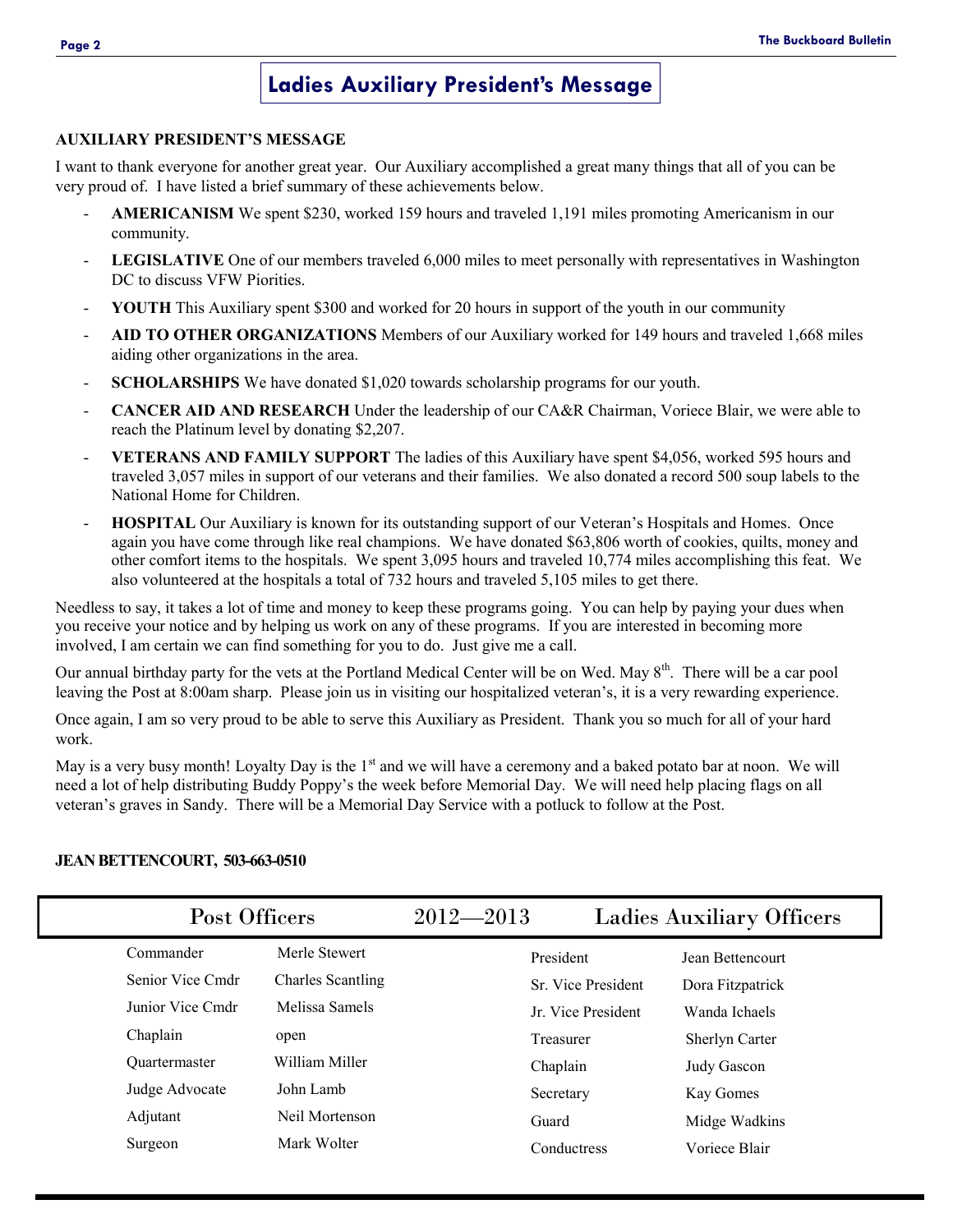#### **CANCER AID & RESEARCH CORNER**

A great big" thank you " to everyone that helped in any way with work or donations to our cancer program. Our grand tolal of donations for 2012-2013 reporting year was \$2206.85. that was FANTASTIC. a very special thanks to" WANDA MICHAEL & CREW "for the delicious breakfast & fun bingo, we raised \$ 266.50 for cancer aid & research, giving use a great start for the new reporting year.

#### **MAY IS SKIN CANCER AWARENESS MONTH**

Skin cancers include melanoma, basal cell, and squamous cell. Basal and squamous cell are common and treatment is very effective, maligant melanoma, especially in later stages of melanoma, is serious and treatment is difficult. Sun exposure is the biggest cause of melanoma and other skin cancers, but early diagnosis and treatment can increase the survival rate from melanoma. Learn about the signs of all skin cancers, and familiarize yourself with pictures of skin cancer so you can spot it early.

The ABCD rule is a helpful guide to signs of melanoma. **Notify your doctor about any of these signs:**

**A-** is for asymmetry: Half of a mole or birthmark does not match the other half.

**B-** is for border: Edges are irregular, ragged, notched or blurred.

**C-** is for color: The color isn't the same all over but may have differing shades of brown or black, sometimes with patches of red, white or blue.

**D-** is for diameter: The area is larger than six millimeters { about the size of a pencil eraser} or is growing larger.

Have wonderful MOTHER'S DAY & MONTH OF MAY

#### **EVERYONE HAVE A WONDERFUL MONTH Voriece, Cancer Aid & Research**

# **The Auxiliary Chaplain**

**Judy Gascon 503 668 3748**

Dick Steffl, who had been residing at Cascadia, passed away on April 3rd. A graveside service was held at Willamette on April  $11^{th}$ . Our heartfelt sympathies go out to Dick's family.

Past Commander and Life Member, Rich Spitzengel, passed away of heart failure on April 8<sup>th</sup>. Funeral services were held at the Sandy Funeral Home on April  $15<sup>th</sup>$ , followed by internment at Willamette Cemetery. A reception was held at the post. Our thoughts, prayers and sympathy go out to his wife, Kit.

Our Chaplain, Judy Gascon, is suffering from severe ongoing back pain, due to injuries incurred during a horseback riding incident years ago. We miss you, Judy, and are praying for relief from this pain.

### **JUDY GASCON/JEAN BETTENCOURT**

**503-668-3748**

#### **It's time once again to honor our veterans with our**

#### **"ISLE OF FLAGS" on Memorial Day.**

We will need lots of help getting the flags ready.

**5:30 P.M. Wednesday May 22nd**-put large flags on poles upstairs V.F.W. Hall

**8:00 A.M. Friday May 24th**-place large flags at Firhill Cemetery

**9:30 A.M. Friday May 24th**-put small flags in all 3 cemeteries

**8:00A.M. Monday May 27th**-place large flags at Sandy Ridge **Cemetery** 

**11:00 A.M. Monday May 27th**-Memorial Day Service at Sandy Ridge Cemetery

**5:30 P.M. Monday May 27th**-pick up all flags large and small from all cemeteries

With lots of helping hands it only takes about an hour for each project. I hope to see some new members along with those who have been faithful in helping each year. There are other important jobs also, such as cleaning out the holes for the large flags, picking up the poles and bring them to the post, taking them to the cemetery, and bring them back and storing them for another year.

I'm looking forward to visiting and working with all of you. It's a fun time for me seeing old friends and making new ones.

#### BE SURE TO CHECK AT POST FOR ANY CHANGES IN THE **SCHEDULE**

Voriece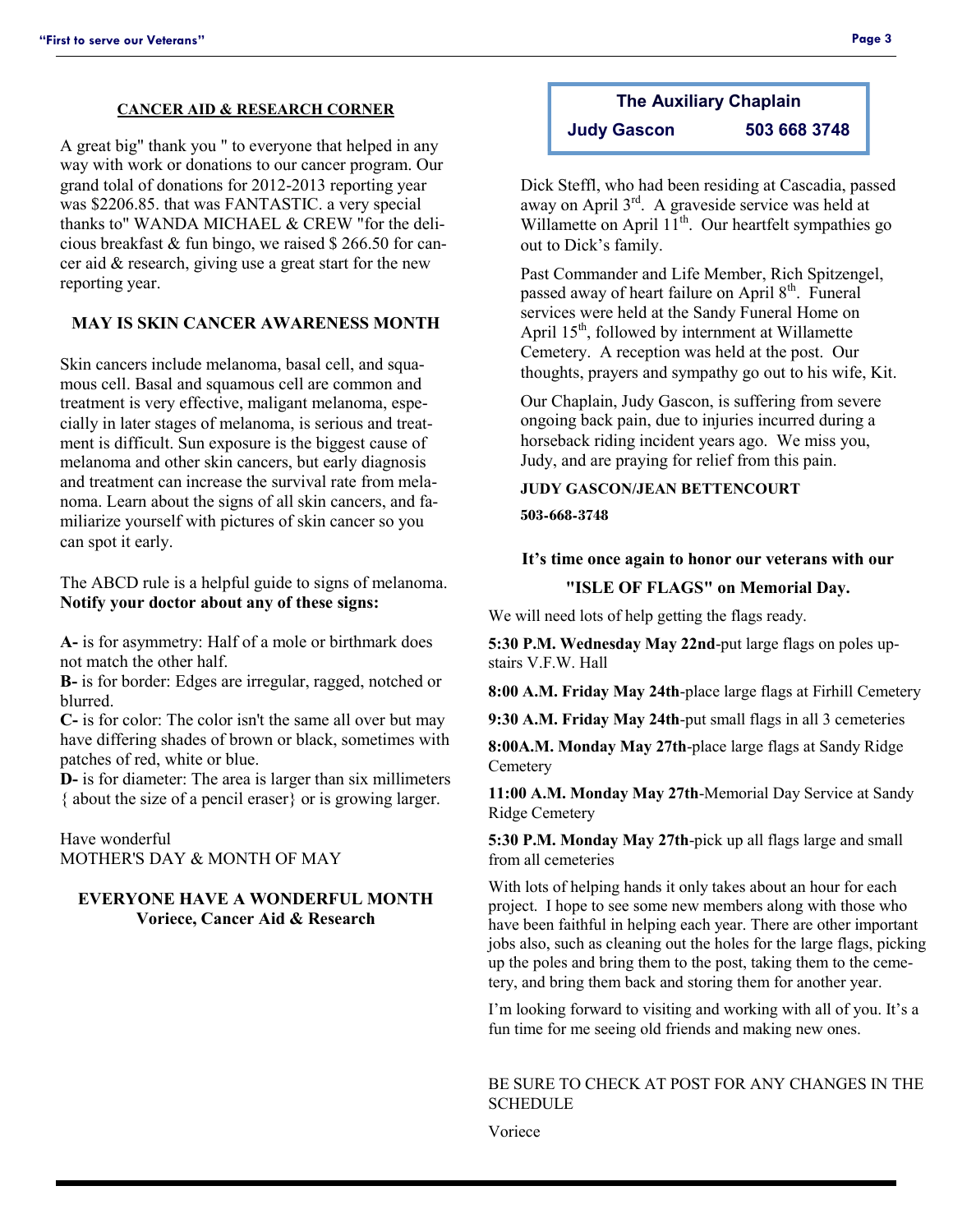# **Canteen Corner**

May is here! We have a lot going on this month! The Auxiliary put on a great breakfast this month! Thank you to everyone that helped with serving and the clean up. The Post had a great breakfast as well, thank you Dan, Terry and Clyde for everything and those that helped with clean up. Always Thank you Gregg for taking time to come and call Bingo for us!!

We will be busy in the Month of May and hoping for more warm days!!!

The Month is going to begin with;

**May 1st**—Loyalty Day, a day to express your patriotism for your country! Potato Bar Luncheon in the Canteen, dress it up with chili, cheese, onions and more! Come Join us!!

**May 4th—**Cuarto De Mayo Dinner, Chicken & Beef Enchiladas, Refried Beans, Spanish Rice and finish it off with a great Dessert. Come in and join us for a fun filled night. \$8.00 per person and Dinner begins at 6pm.

**May 5th**—Auxiliary Breakfast and Bingo,

House Committee Meeting at Noon,

**May 10th—Auxiliary Meeting @ 6pm, dinner 5 to 8pm** 

**May 12th—** Mothers Day Breakfast, Clyde Wentworth will be cooking up, Bacon, Eggs or Omelets (Ham, cheese, peppers and onions) to order and French Toast. We will also have Mimosa's available. Bring your Mother and join us in Celebrating our Mothers and just a reminder Mom's eat free!!

**May 17th—**Post Meeting @ 6pm, dinner 5 to 8pm

**May 24th—**Afghan/Gulf/Iraq Appreciation Day 5 to 8pm.

**May 27th—**Memorial Day Potluck, come and pay your respects to the ones that have Fought and Gave all to our Country.

Make sure to come out and help with getting the flags ready for "ISLE OF FLAGS" on Memorial Day . Voriece Blair will be heading it up.

To the family's of Richard Steffl and Richard (Rich) Spitzengel our prayers and thoughts are with you. They will both be greatly Missed!!!

To Bert Key and Terry Boyer be safe on your Motorcycle venture to the Veterans Wall in Washington DC. You will be in our thoughts and Prayers.

## **Here are some upcoming events in June 2013**;

The Dinner that was going to be on May 31st has been moved to June 15th, join us for a Steak and Oyster Rockefeller (w/Baked Potato, Green Beans, roll and Desert) dinner for \$12 per person, tickets will be on sale through May.

Thank you for your service You are all appreciated!!!!

Pamela

### **Quartermaster Corner**

**The 4th Friday of the month through May**

 **We will be offering our Afghan/Gulf/Iraq Veterans, an Appreciation Day 5 to 8 pm** 

**Free Food for Afghan/Gulf/Iraq Veterans. 2 drinks to the Afghan/Gulf/Iraq Veterans, that show current VFW Membership and /or DD214**

**Come in and meet us and let us meet you!** 

### **Chaplain newsletter**

Our thoughts prayers are with Ken Hershburger as he recovers from surgery.

We pray for a speedy and healthy recovery.

Our thoughts and prayers also go out to the families and friends of life time members, Richard Spitzengel and Richard Steffl, both of whom will be missed greatly by all those who had the pleasure of knowing them.

"For to this end Christ died and rose and lived again, that He might be Lord of both the dead and the living." {Romans 14:9}

#### **Service Officer News**

Do you need help finding the right resource?

The 211 is a non-profit organization that has trained personnel to help individuals in need (including veterans). Oregon or Southwest Washington residents, looking for affordable housing, health care, food assistance, a clinic or any other resource.

Dial 211 or go to www.211info.org.

#### **Buddy Poppies**

The first meeting will be Friday May 3rd at 5pm. If anyone wants to be a part of this event they are more than welcome. Buddy Poppies signup sheets will be available on May  $6<sup>th</sup>$ .

Your participation in this event will be greatly appreciated

Melissa Samels